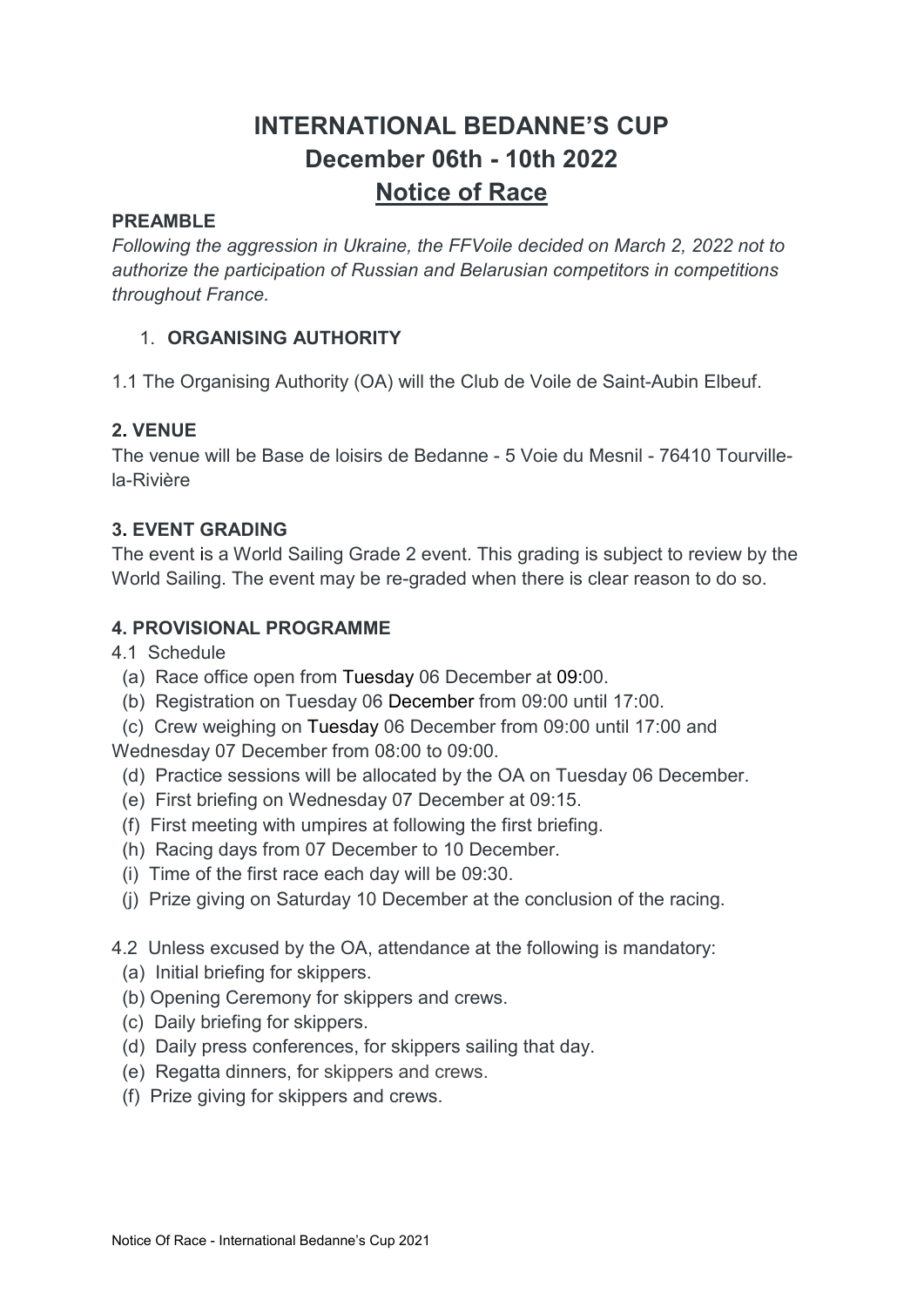In accordance with RRS76.1, the organizers will reject or cancel the entry of any competitor of Russian or Belarusian nationality or displaying these nationalities and the participation of any boats whose owner or manager is a Russian or Belarusian individual or entity.

### 5. SKIPPERS ELIGIBILITY

5.1 12 skippers will be invited. Only skippers invited by the OA will be eligible to enter this event.

5.2 The registered skipper shall helm the boat at all times while racing, except in an emergency.

5.3 To remain eligible a skipper shall confirm acceptance of the invitation in writing or e-mail to be received by the date specified on the letter of invitation.

5.4 All competitors shall meet the eligibility requirements of World Sailing regulation 19.2.

5.5 All competitors shall obtain a World Sailing Sailor ID by registering online at www.sailing.org/isafsailor . Skippers shall inform the OA of their World Sailor ID at registration.

### 6. ENTRIES

6.1 The team shall be entered on completion of registration including signing the liability form by all crew members, crew weighing and the payment of all fees and deposits. All payments shall be made as specified in the Letter of invitation.

### 6.2 Entry Fee

A non-refundable fee of 650€ shall be paid as specified in the Letter of Invitation.

### 6.3 Withdrawal

 When a skipper accepts an invitation and later withdraws within one months of the event or leaves the event before the end without written approval from the OA, a zero score may be applied to their Ranking points for that event by the World Sailing. (World Sailing Regulation 27.2).

# 6.4 Damage deposit

 (a) An initial damage deposit of 1500€ shall be paid at registration, unless extended by the OA. This deposit is the maximum payable by the skipper as a result of any one incident.

 (b) If a deduction from the damage deposit is decided by the OA, it may require that the deposit be restored to its original amount before the skipper will be permitted to continue in the event.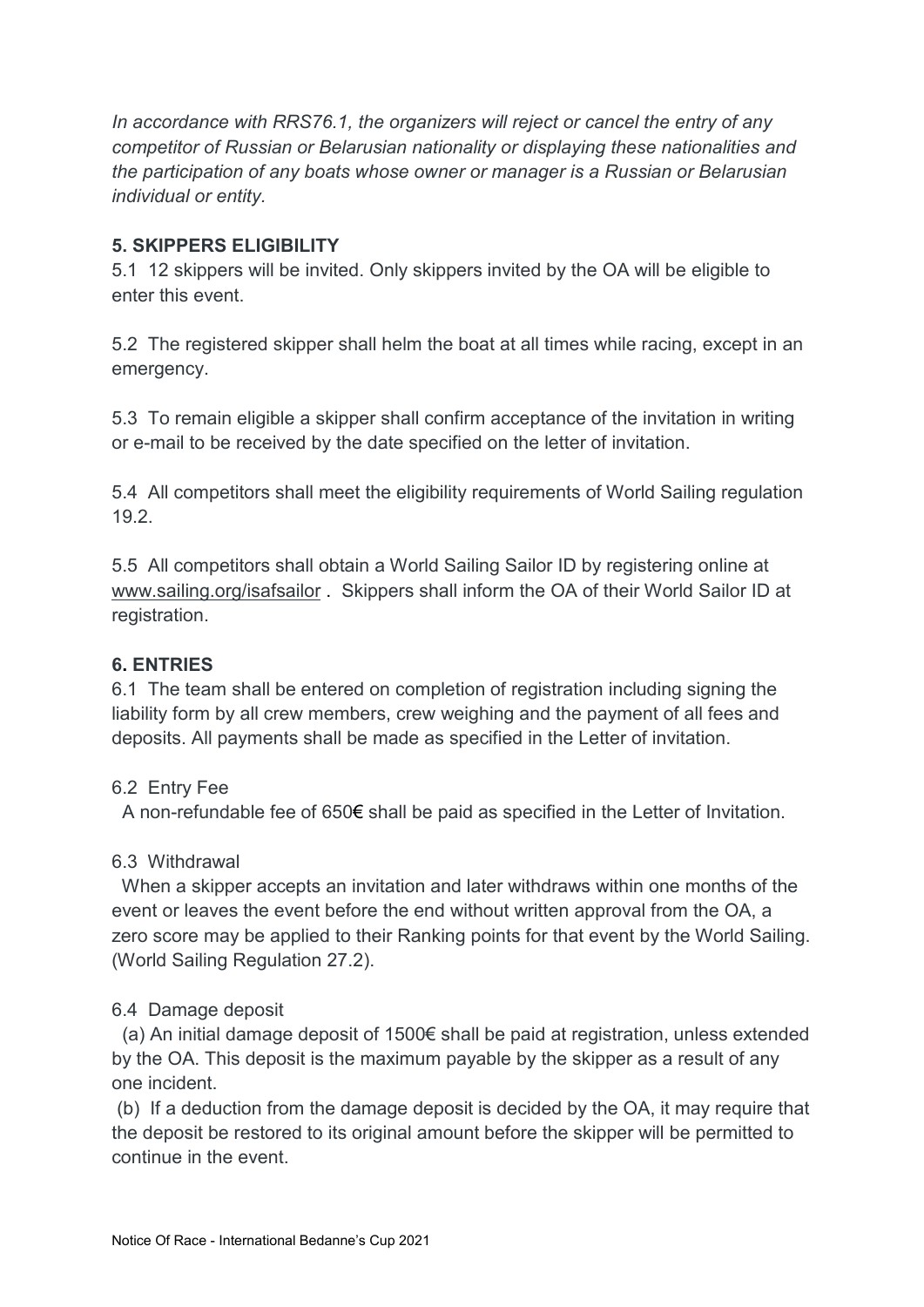(c) Any remaining deposit after the event will be refunded within 10 days after the event.

# 7. RULES

7.1

 (a) The event will be governed by the rules as defined in the Racing Rules of Sailing 2021-2024 (RRS), including Appendix C.

 (b) The rules for the handling of boats will apply, and will also apply to any practice sailing and sponsor races.

Class rules will not apply.

 (c) Any prescriptions of the national authority that will apply will be posted on the official notice board.

7.2 Major Alterations to the RRS

 (a) Add to RRS 41: (e) help to recover from the water and return on board a crew member, provided the return on board a crew member, provided the return on board is at the approximate location of the recovery.

(b) RRS C8.6 and C6.3 will be changed in the sailing instructions.

7.3 An IJ will be appointed in accordance with RRS Appendix N.

7.4 The OA may place an observer on each boat to provide information to the umpires.

# 8. BOATS AND SAILS

8.1 The event will be sailed in Beneteau First 7.5 type boats.

8.2 Six (6) boats will be provided.

8.3 The following sails will be provided for each boat: Mainsail, Genoa, Jib, Spinnaker.

8.4 Boats will be allocated by draw, either daily or for each round as decided by the  $\bigcap A$ 

# 9. CREW (INCLUDING SKIPPER)

9.1 The total number of crew (including the skipper) shall be four (4) or five (5), excluding persons placed on board by the RC. All registered crew shall sail all races.

9.2 The total weight of the crew, including the skipper, dressed in at least shorts and shirts, shall not exceed 350kg, determined at the time of registration or such time as required by the RC.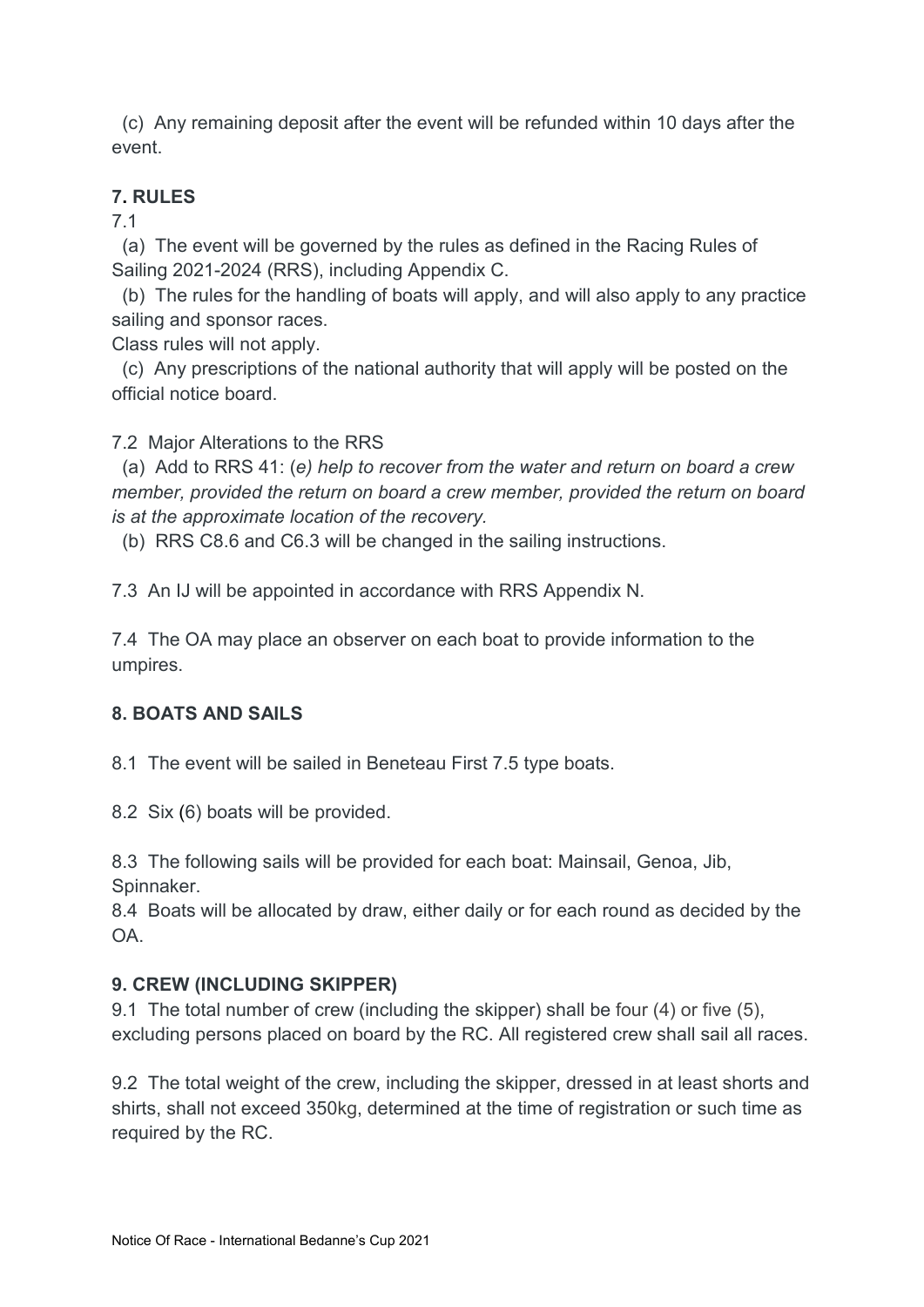9.3 Crew weight may be checked during the regatta. At any re-weighing the total weight limit is increased by 10kg. Any crew weighing in excess of this increased limit shall not be penalized, but they shell reduce their weight to the increased weight limit before racing again.

9.4 When a registered skipper is unable to continue in the event, the OA may autorise an original crew member to substitute.

9.5 When a registered crew member is unable to continue in the event the OA may authorise a substitute, a temporary substitute or other adjustment.

### 10. EVENT FORMAT

10.1 Skippers will be seeded based on World Sailing ranking list 30 days prior to the event.

10.2 The event will consist of the following stages:

Stage 1 - A full round robin Stage 2 - Quarter Finals Stage 3 - Semi Finals Stage 4 - Petit-Finals Stage 5 - Finals

10.3 The OA may change the format, terminate any stage or the event when, in its opinion, it is impractical to attempt to hold the remainder of matches under the existing conditions or in the remaining time scheduled. Early stages may be terminated in favour of later stages.

# 11. COURSE

11.1 The course will be windward/leeward with starboard rounding, finishing downwind.

11.2 The intended course area will be Bedanne's lake.

# 12. ADVERTISING

12.1 As boats and equipment will be supplied by the Organising Authority, World Sailing regulation 20.4 applies. Each boat will be required to display advertising as supplied by the OA.

12.2 Boats shall not be permitted the right to protest for breaches of any rules regarding advertising (amends RRS 60.1).

# 13. PRIZES

13.1 The winning skipper will receive the International Bedanne's Cup Trophy as well as the « French ELITE champion » title in Open match racing for 2022.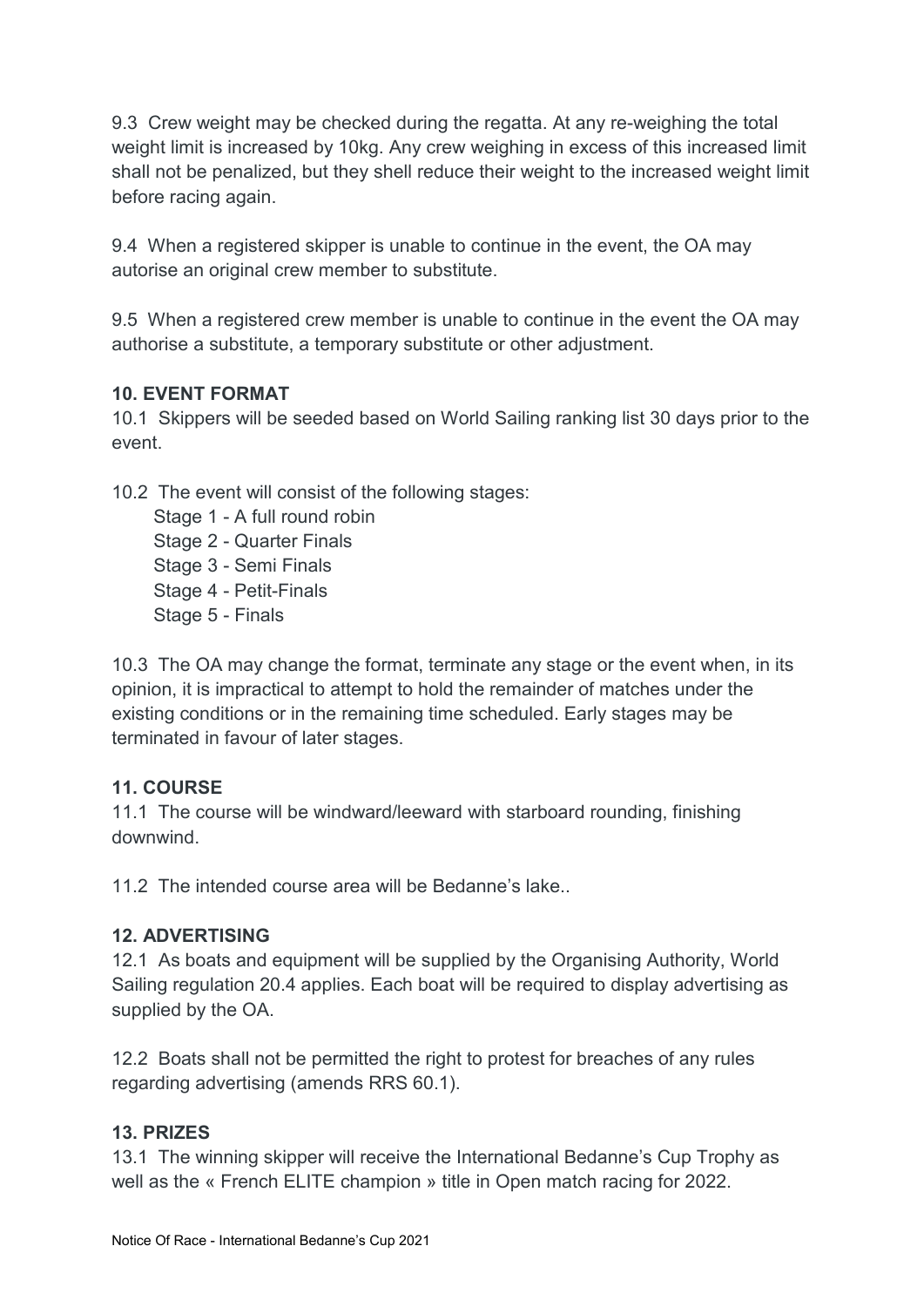13.2 The total amount of prize money will be 3000€. This amount will be deducted from, according to french tax law. Should World Sailing decide to deduct a 10% fee for prize money, this will be withdrawn from the total prize sum.

13.3 These prizes have been approved by the national authority.

13.4 World Sailing has been notified of these prizes.

13.5 The OA may reduce a prize in the case of misconduct or refusal to comply with any reasonable request, including attendance at official functions.

# 14 MEDIA RIGHTS, IMAGES AND SOUND

14.1 By participating in the event competitors automatically grant to the Organizing Authority, their sponsors and World Sailing the right in perpetuity to make, use and show, from time to time at their discretion, any motion pictures and live, taped or filmed television and other reproductions of the athlete during the period of the competition without compensation.

14.2 If required by the OA:

(a) Television personnel and equipment (or dummies) supplied by the OA shall be carried on board while racing.

(b) Competitors shall wear microphones supplied by the OA during racing and be available for interviews when advised by the OA or RC.

(c) Registered skippers shall wear communications equipment supplied by the OA that will allow commentators to communicate with them whilst racing.

14.3 Competitors shall not interfere with the normal working of the OA supplied media equipment.

14.4 Competitors may be required for interviews at the event.

14.5 The OA have the right to use any images and sound recorded during the event free of any charge.

# 15 COACH BOATS

15.1 Coach Boats are allowed from which coaches may observe racing and communicate with their teams between matches.

### 16 DOPING CONTROL

Doping control may be conducted in accordance with the World Anti-Doping Code. In-Competition testing may be carried out at the Venue.

### 17 RISK STATEMENT

Competitors participate in the regatta entirely at their own risk and they are reminded of the provisions of RRS 4, Decision to Race. Sailing is by its nature an